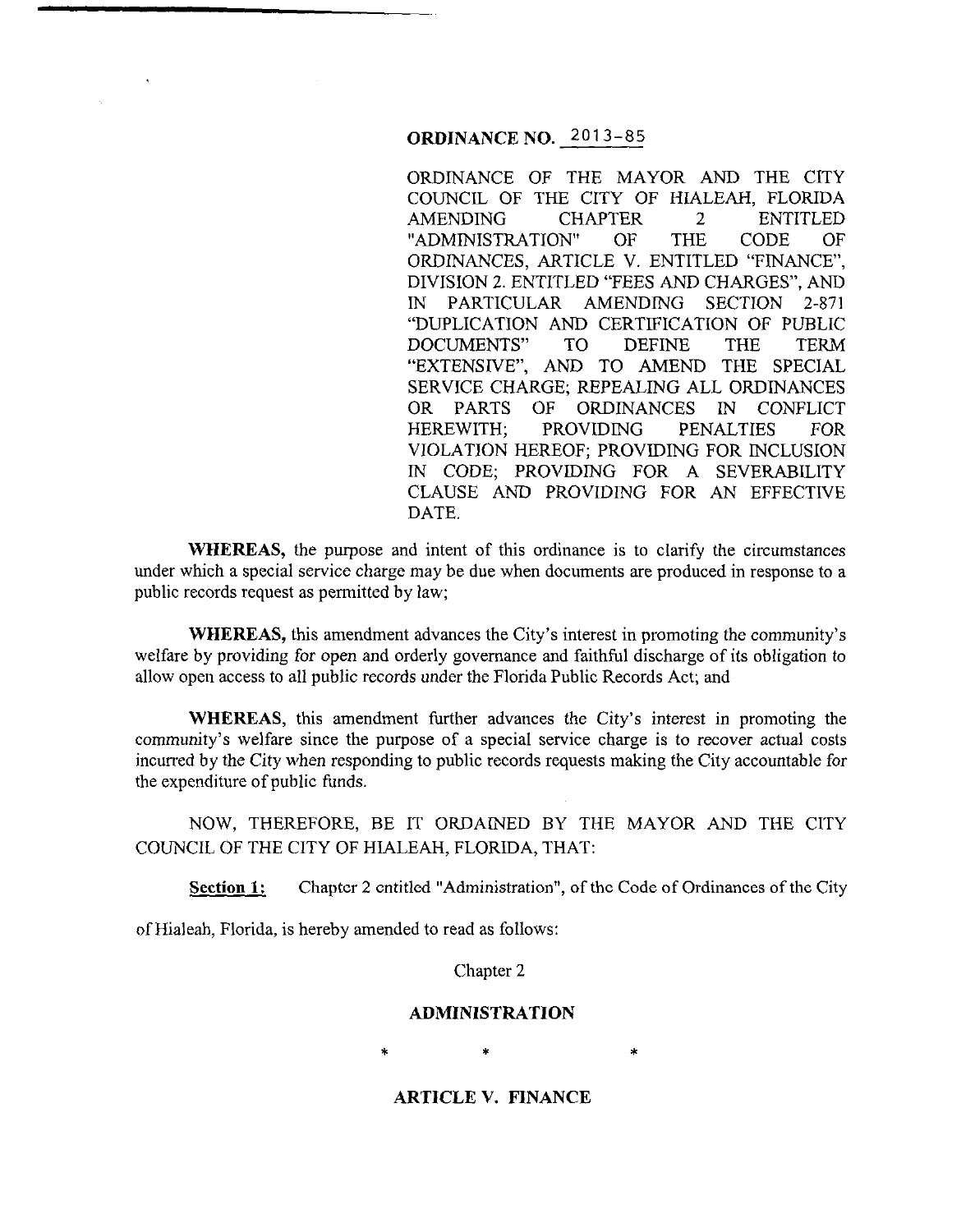## **DIVISION 2. FEES AND CHARGES**

\* •

\*

### **Sec. 2-871. Duplication and certification of public documents.**

(a) *Definitions:* For the purposes of this section, the following definitions shall apply:

> $\begin{array}{ccc} \ast & \ast & \ast \end{array}$ (5) *Extensive.* Expending more than fifteen minutes total time to search and locate records responsive to any request, review the records for and redact any exempt or confidential information (including photocopying responsive records for redaction), supervise the inspection of redacted records or photocopy redacted records to provide to the requestor, and re-file any records culled.

(b) *Charges.* The city shall furnish copies of public records in is custody upon payment of the following charges:

|                  | Document                                                       | Charges                   |
|------------------|----------------------------------------------------------------|---------------------------|
| $\left(1\right)$ | One-sided duplicated copies<br>consisting of pages not more    | \$0.15                    |
|                  | than 14 inches by 8 $\frac{1}{2}$ inches,<br>for each page     |                           |
| (2)              | Two-sided duplicated copies<br>consisting of pages of not more | 0.20                      |
|                  | than 14 inches by 8 $\frac{1}{2}$ inches,<br>for each page     |                           |
| (3)              | All other duplicated copies                                    | Actual cost<br>of         |
|                  |                                                                | duplication               |
| (4)              | Certification of copies,<br>for<br>each document               | 1.00                      |
| (5)              | Microfilm copies, for<br><del>-each</del><br>page              | 0.15                      |
| (65)             | Duplication of audio tape, CD,                                 | 5.00                      |
|                  | DVD for each tape, disk or a                                   | Actual cost               |
|                  | thereof<br>portion<br>and                                      | $\overline{\mathbf{0}}$ f |
|                  | <u>photographs</u>                                             | duplication               |
| (7)              | Photographs                                                    | Actual cost               |
|                  |                                                                | $\Theta$ f                |
|                  |                                                                | duplication               |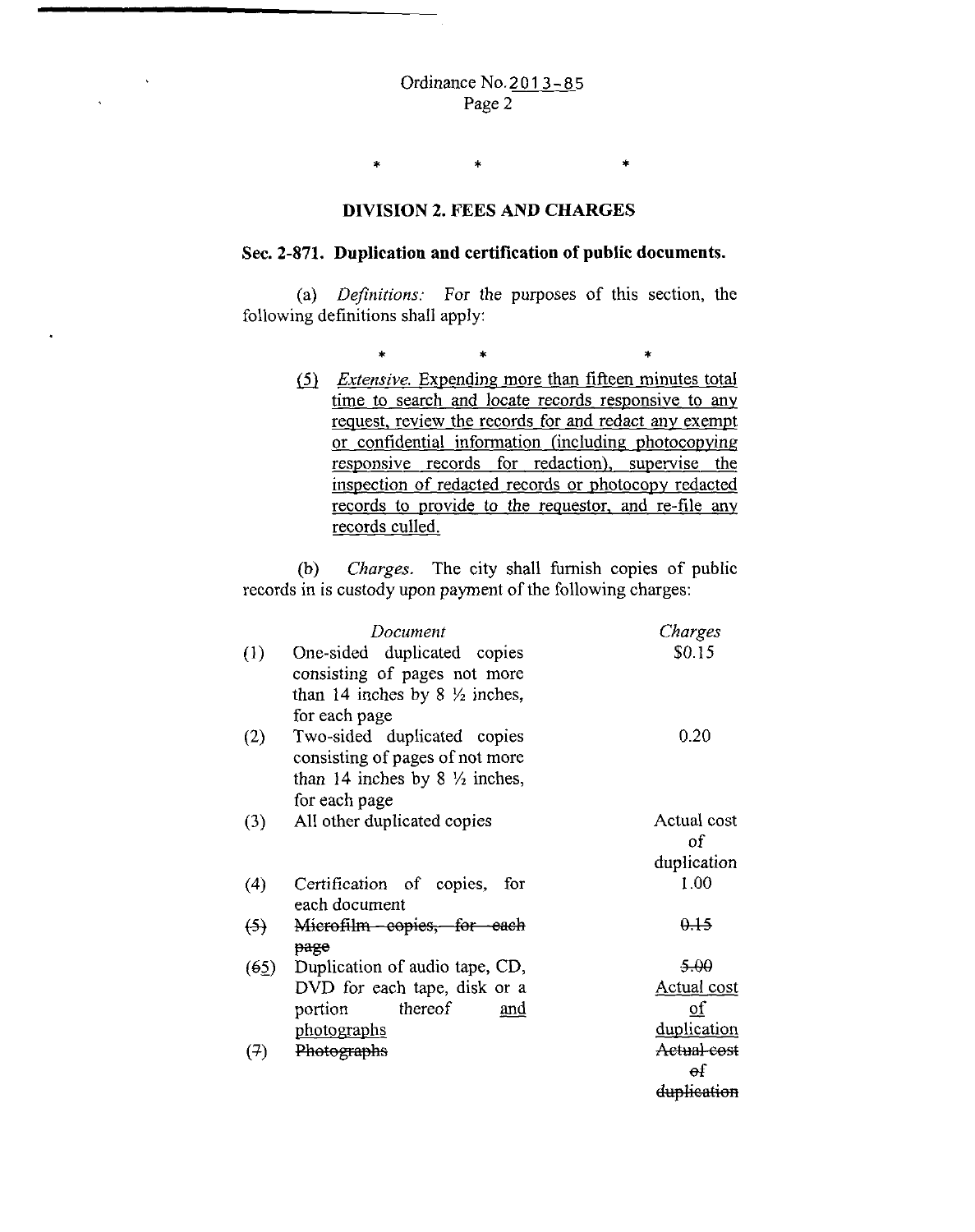•

(&§) City budget

\*

20.00

•

(e) *Special service charge.* If a the nature or volume of public records requested to be inspected, examined or copies is such as to require extensive use of information technology resources or extensive clerical or supervisory assistance by city personnel involved, or both, the city shall charge, in addition to the actual cost of duplication, a special service based on the cost incurred for such extensive use of information technology resources or the labor cost of the personnel providing the services that is incurred by the city or attributable to the city for clerical and supervisory assistance required, or both. A reasonable special service charge for supervisory assistance will also be assessed where the nature or volume of public records reguested reguire supervisory personnel to expend more than fifteen minutes of time to review the responsive records for all applicable exemptions and redaction of all confidential information. When any special service charge is based on the labor cost of the city employees performing the service, the labor cost shall include wages or salary plus any benefits paid to the employee by the city. Special service charges will be computed to the nearest quarter of an hour exceeding fifteen minutes. A schedule of special service charges shall be established by administrative order of the mayor.

\* \* •

### **Section 2: Repeal of Ordinances in Conflict.**

All ordinances or parts of ordinances in conflict herewith are hereby repealed to the extent of such conflict.

### **Section 3: Penalties.**

Every person violating any provision of the Code or any ordinance, rule or regulation adopted or issued in pursuance thereof shall be assessed a civil penalty not to exceed \$500.00 within the discretion of the court or administrative tribunal having jurisdiction. Each act of violation and each day upon which any such violation shall occur shall constitute a separate offense. In addition to the penalty prescribed above, the City may pursue other remedies such as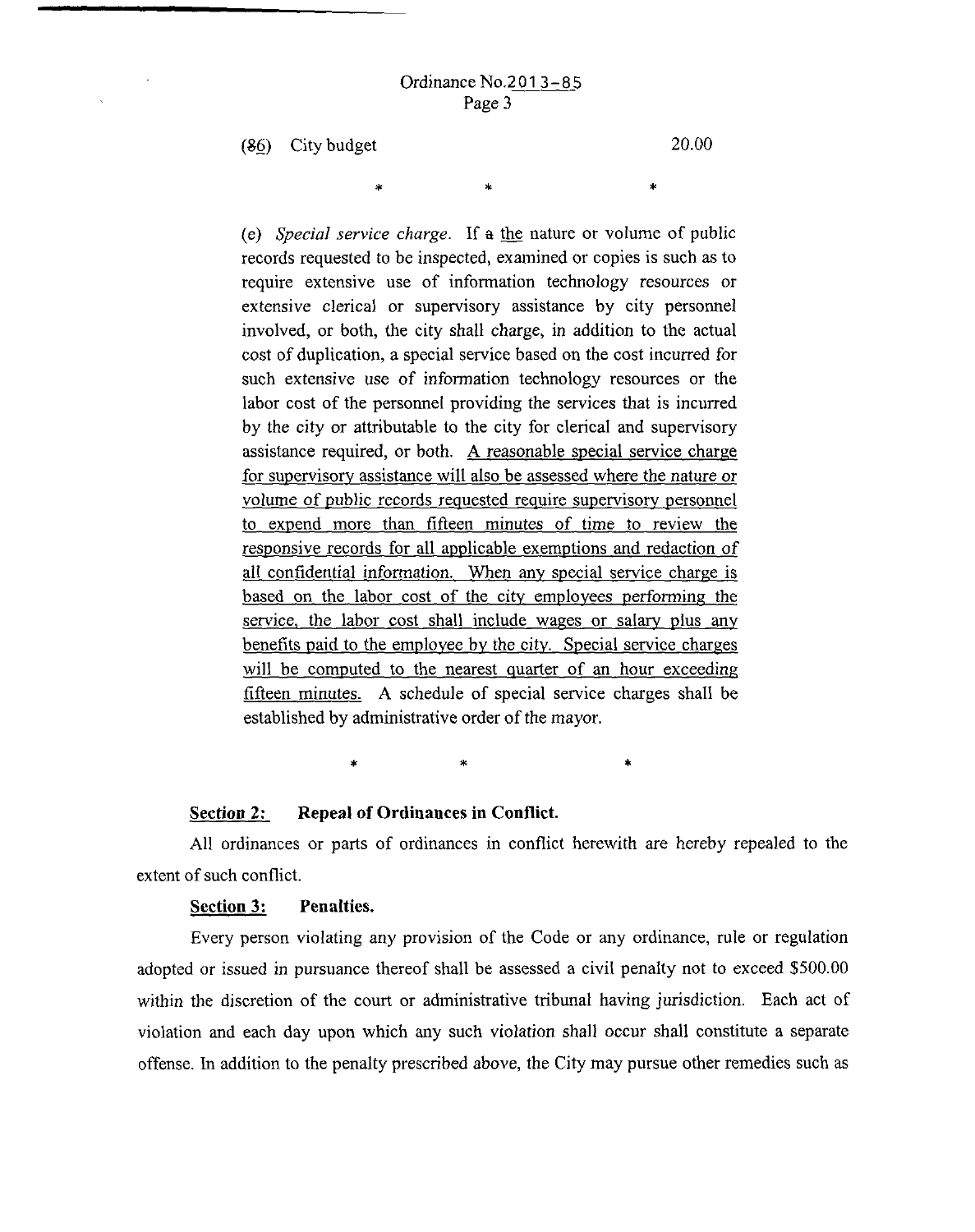abatement of nuisance, injunctive relief, administrative adjudication and revocation of licenses or permits.

### **Section 4: Inclusion in Code.**

The provisions of this ordinance shall be included and incorporated in the Code of Ordinances of the City of Hialeah, as an addition or amendment thereto, and the sections of this ordinance shall be renumbered to conform to the uniform numbering system of the Code.

### **Section 5: Severability Clause.**

If any phrase, clause, sentence, paragraph or section of this ordinance shall be declared invalid or unconstitutional by the judgment or decree of a court of competent jurisdiction, such invalidity or unconstitutionality shall not affect any of the remaining phrases, clauses, sentences, paragraphs or sections of this ordinance.

## **Section 6: Effective Date.**

This ordinance shall become effective when passed by the City Council and signed by the Mayor or at the next regularly scheduled City Council meeting, if the Mayor's signature is withheld or if the City Council overrides the Mayor's vetq.

|         | PASSED AND ADOPTED this 26 day of Number<br>2013.          |  |
|---------|------------------------------------------------------------|--|
|         |                                                            |  |
|         |                                                            |  |
|         | Isis Garcia-Mariatez<br>Council President                  |  |
|         |                                                            |  |
| Attest: | Approved on this $2$ day of<br>2013.                       |  |
|         |                                                            |  |
|         | Marholys Cotion Adding City Clark<br>Mayor Carlos Hemandez |  |

Marbelys Fatjo, Adling City Clerk

Approved as to form and legal sufficiency:

William M. Grodnok, City Attorney

Strikethrough indicates deletion. Underline indicates addition. S:\LEB\LEGISLATJON\2013-ORDS\CODE AMENDMENTS\2-871Public-Records-special-service-charge.docx

Ordinance was adopted by a 6-0-1 vote with Council Members Garcia-Martinez, Casals-Munoz, Caragol, Gonzalez, Hernandez and Lozano voting "Yes", Council Member Cue-Fuente was absent.

Mayor Carlos Hernandez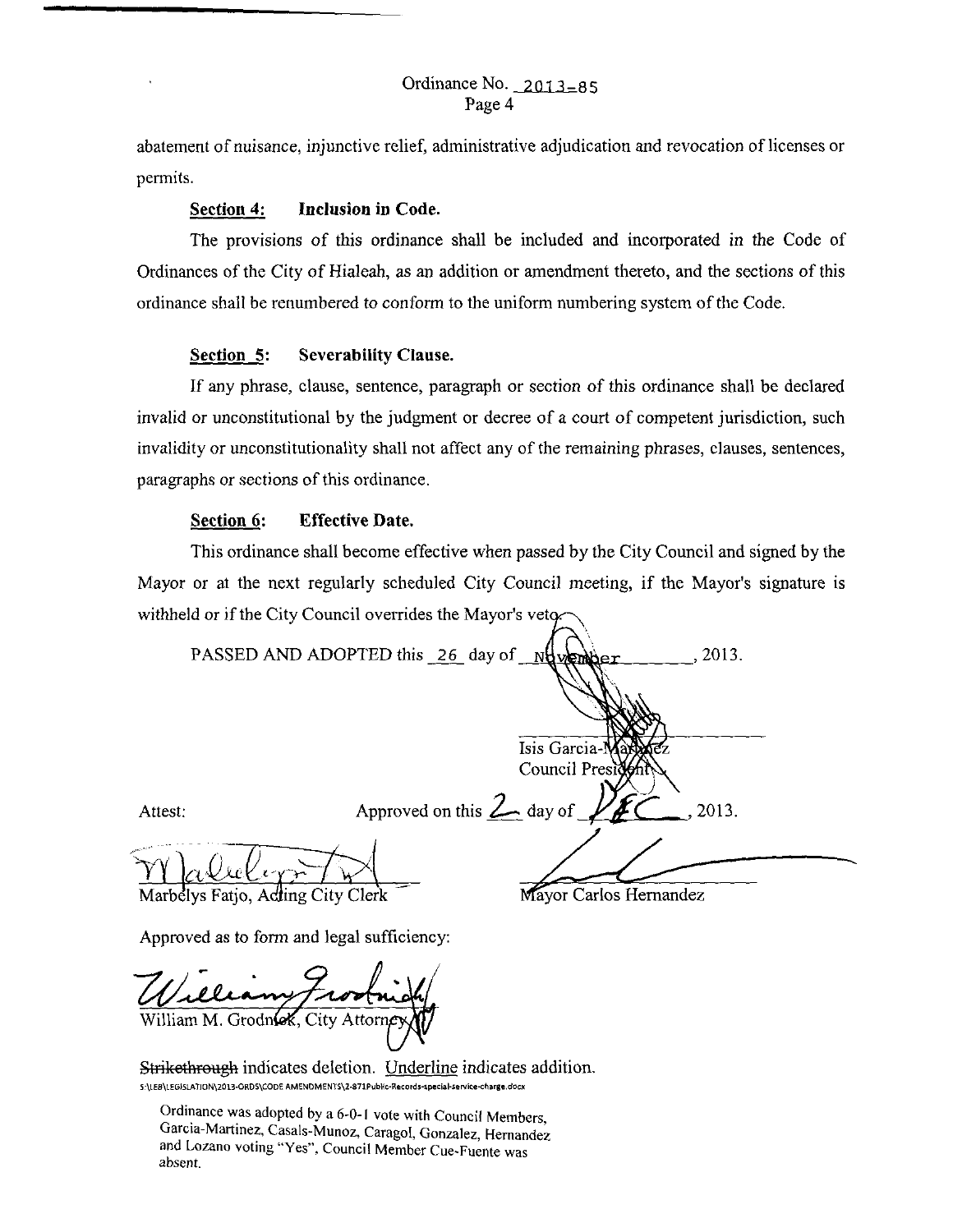# CITY OF HIALEAH



# OFFICE OF THE MAYOR

# Administrative Order on Costs of Photocopying, Inspecting or Photographing Public Records

The intent of this policy is to implement the statutory schedule of permissible costs of copying public records and establish guidelines to impose a special service charge for the photocopying, photographing or inspection of public records in response to requests from the public as allowed for by the Florida Public Records Law.

# I. Photocopying Costs

 $\mathcal{L}$ 

Copies of public records shall be charged according to the following rates:

| Size of Copy                                     | Cost                         |
|--------------------------------------------------|------------------------------|
| One-sided copies not exceeding $81/2$ in x 14 in | $$.15$ per copy              |
| Two-sided copies not exceeding 81/2 in x 14 in   | $\frac{1}{2}$ \$.20 per copy |
| Certified copies                                 | $$1.00$ per copy             |
| All other copies                                 | Actual cost of duplication   |

The actual cost of duplication shall include only the cost of the materials and supplies used to make the copies of the record but shall not include any labor costs or overhead costs associated with making the copies of the record. The rates may be amended from time to time as allowed by the Florida Public Records Law or as provided in the Hialeah Code. Subject to the special service charge provided for in Part IV below, there shall be no cost for transmitting an electronic record maintained by the City in electronic format and capable of being transmitted to the requestor by e-mail.

# II. Inspection Costs

A special service charge, as provided for in Part IV below, shall be paid by the person requesting to inspect public records if the nature or volume of public records requested to be inspected requires any extensive use of information technology resources, any extensive clerical assistance and/or any extensive supervisory assistance by the City's employees. Inspection of the responsive records shall take place at a reasonable time, under reasonable conditions and under the supervision of the City Clerk or designee.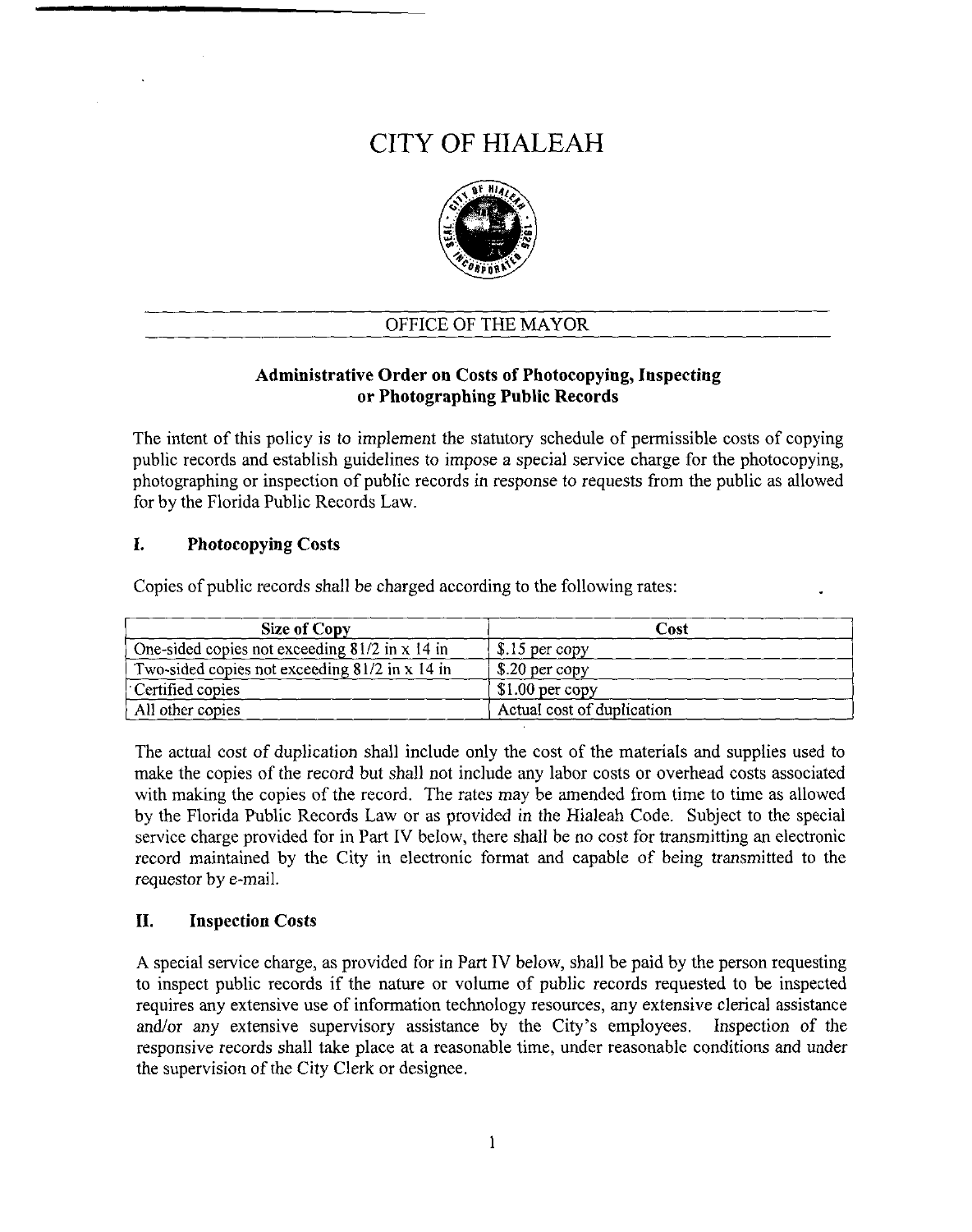### **III. Photographing Costs**

A special service charge, as provided for in Part IV below, shall be paid by the person requesting to photograph public records if the nature or volume of public records requested to be photographed requires any extensive use of information technology resources, any extensive clerical assistance and/or any extensive supervisory assistance by the City's employees.

Photographing of public records shall be done under the supervision of the City Clerk or the Clerk's designee in the room where the public records are kept. The City Clerk or designee shall determine whether photographing the records requested in the room or place where the records are regularly kept is impractical or impossible and shall designate an alternate room or place for photographing. There shall be no cost associated with providing a room or place to photograph the records, other than the room or place where the records are regularly kept, so long as the alternate room or place is on City property. If the alternate room or place is not within City property, the expense of providing the same shall be paid by the person requesting to photograph the records. If in the judgment of the City Clerk or designee an alternate room or place for photographing is required, notwithstanding whether the alternate room or place is on City property, the person making the request shall be responsible for a supervisory fee pursuant to the Florida Public Records Law unless a reasonable service charge for the supervision of the records during inspection and/or photographing has already been assessed.

## **IV. Special Service Charge for Photocopying, Inspecting or Photographing Public Records**

In addition to the costs provided for above, the person requesting public records shall be responsible to pay a reasonable special service charge if the nature or volume of public records requested requires any extensive use of information technology resources, any extensive clerical assistance and/or any extensive supervisory assistance by the City's employees. The special service charge shall be based on the cost incurred for such extensive use of information technology resources or the labor cost of the personnel providing the service that is actually incurred by the City or attributable to the City for the clerical and supervisory assistance required, or both. For purposes of determining when the special service charge shall be assessed, "extensive" shall mean any request which requires more than fifteen minutes total time to search and locate records responsive to the request, review the records for and redact any exempt or confidential information (including photocopying responsive records for redaction), supervise the inspection of redacted records or photocopy redacted records to provide to the requestor, and re-file any records. A reasonable special service charge for supervisory assistance will also be assessed where the nature or volume of public records requested require supervisory personnel to expend more than fifteen minutes of time to review the responsive records for all applicable exemptions and redaction of all confidential information. When any special service charge is based on the labor cost of the City employees performing the service, the labor cost shall include wages or salary plus any benefits paid to the employee by the City. Special service charges will be computed to the nearest quarter of an hour exceeding fifteen minutes.